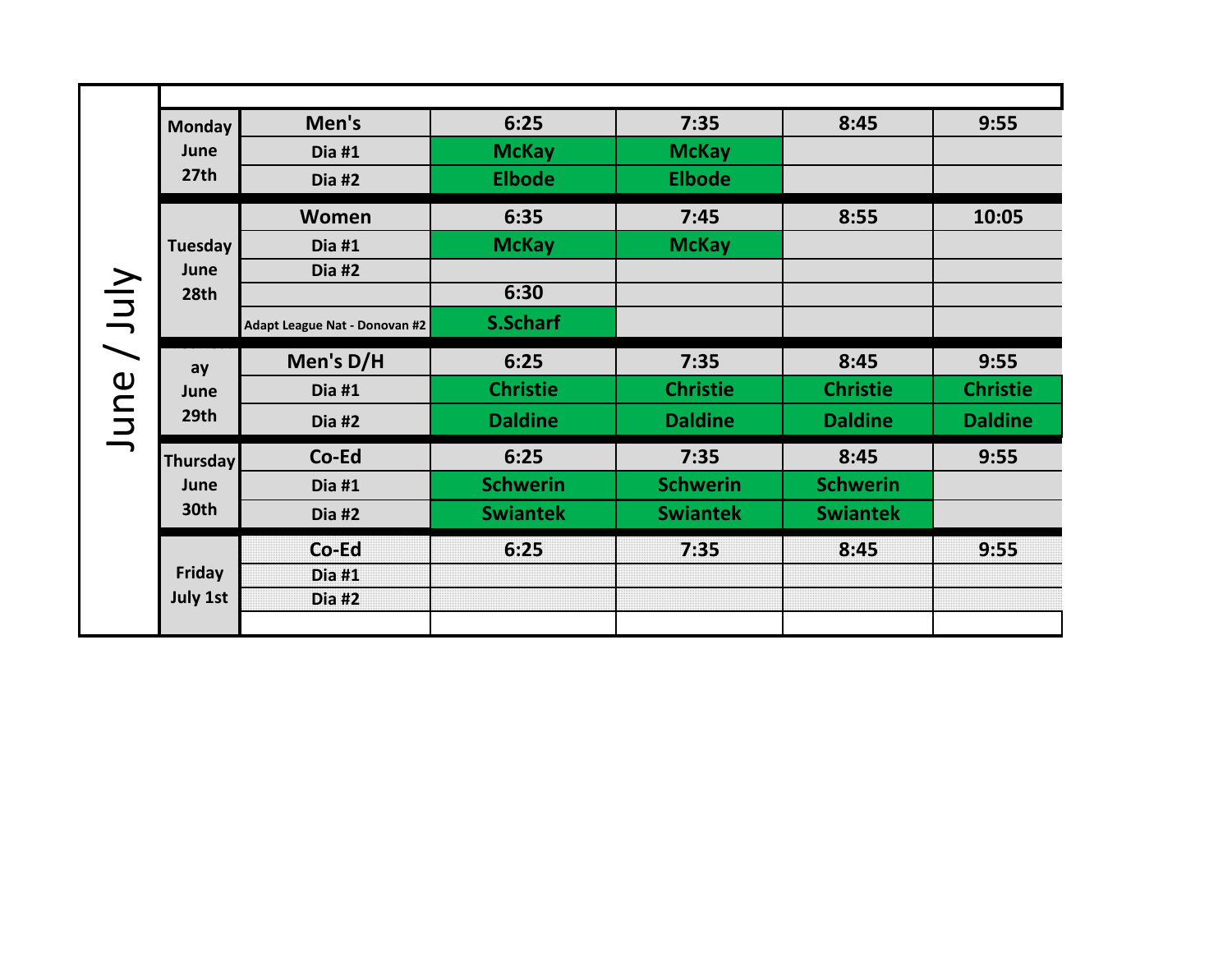|      | <b>Mon</b>   | Men's                   | 6:25                       | 7:35               | 8:45            | 9:55            |  |
|------|--------------|-------------------------|----------------------------|--------------------|-----------------|-----------------|--|
|      | July 4th     | Dia #1                  |                            |                    |                 |                 |  |
|      |              | Dia #2                  | <b>4th of July Holiday</b> |                    |                 |                 |  |
|      |              |                         |                            |                    |                 |                 |  |
|      |              | Women                   | 6:35                       | 7:45               | 8:55            | 10:05           |  |
|      |              | Dia#1                   | <b>N.Corzilius</b>         | <b>N.Corzilius</b> |                 |                 |  |
|      | <b>Tues</b>  | $Dia$ #2                |                            |                    |                 |                 |  |
|      | July 5th     |                         |                            |                    |                 |                 |  |
|      |              | <b>Adapt League Nat</b> |                            |                    |                 |                 |  |
| July |              | Donovan #2              | <b>S.Scharf</b>            |                    |                 |                 |  |
|      |              |                         |                            |                    |                 |                 |  |
|      | <b>Wed</b>   | Men's D/H               | 6:25                       | 7:35               | 8:45            | 9:55            |  |
|      | July 6th     | Dia#1                   | <b>Christie</b>            | <b>Christie</b>    | <b>Christie</b> | <b>Christie</b> |  |
|      |              | Dia #2                  | <b>S.Scharf</b>            | <b>S.Scharf</b>    | <b>Daldine</b>  | <b>Daldine</b>  |  |
|      |              |                         |                            |                    |                 |                 |  |
|      | <b>Thurs</b> | Co-Ed                   | 6:25                       | 7:35               | 8:45            | 9:55            |  |
|      | July 7th     | Dia#1                   | <b>S.Scharf</b>            | <b>S.Scharf</b>    | <b>S.Scharf</b> |                 |  |
|      |              | Dia #2                  | <b>Schwerin</b>            | <b>Schwerin</b>    | <b>Schwerin</b> |                 |  |
|      |              |                         |                            |                    |                 |                 |  |
|      |              | Co-Ed                   | 6:25                       | 7:35               | 8:45            | 9:55            |  |
|      | Fri          | Dia #1                  |                            |                    |                 |                 |  |
|      | July 8th     | Dia #2                  |                            |                    |                 |                 |  |
|      |              |                         |                            |                    |                 |                 |  |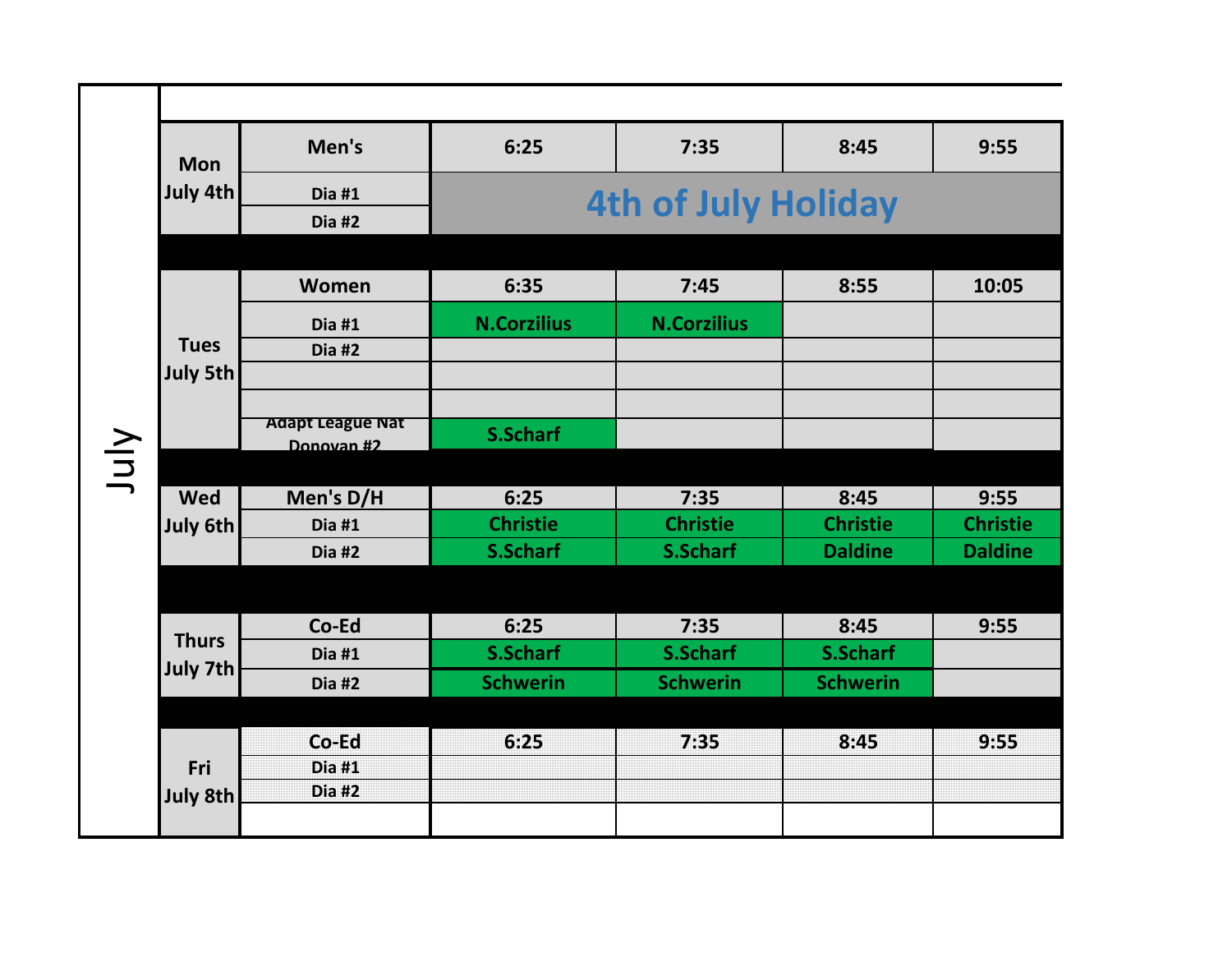|     | <b>Mon</b>  | Men's                   | 6:25            | 7:35            | 8:45            | 9:55            |
|-----|-------------|-------------------------|-----------------|-----------------|-----------------|-----------------|
|     | July        | Dia #1                  | <b>Daldine</b>  | <b>Daldine</b>  |                 |                 |
|     | <b>11th</b> | Dia #2                  | <b>McKay</b>    | <b>McKay</b>    |                 |                 |
|     |             |                         |                 |                 |                 |                 |
|     | <b>Tues</b> | Women                   | 6:35            | 7:45            | 8:55            | 10:05           |
|     |             | Dia #1                  | <b>McKay</b>    | <b>McKay</b>    |                 |                 |
|     | July        | Dia #2                  |                 |                 |                 |                 |
|     | 12th        |                         | 6:30            |                 |                 |                 |
|     |             | pt League Nat - Donovar | <b>S.Scharf</b> |                 |                 |                 |
| VIN |             |                         |                 |                 |                 |                 |
|     |             | Men's D/H               | 6:25            | 7:35            | 8:45            | 9:55            |
|     | July        | Dia $#1$                | <b>S.Scharf</b> | <b>S.Scharf</b> | <b>Daldine</b>  | <b>Daldine</b>  |
|     | 13th        | Dia #2                  | <b>Christie</b> | <b>Christie</b> | <b>Christie</b> | <b>Christie</b> |
|     |             |                         |                 |                 |                 |                 |
|     | <b>Thur</b> | Co-Ed                   | 6:25            | 7:35            | 8:45            | 9:55            |
|     | July        | Dia $#1$                | <b>Swiantek</b> | <b>Swiantek</b> | <b>Swiantek</b> |                 |
|     | 14th        | Dia #2                  | <b>Schwerin</b> | <b>Schwerin</b> | <b>Schwerin</b> |                 |
|     |             |                         |                 |                 |                 |                 |
|     | Fri         | Co-Ed                   | 6:25            | 7:35            | 8:45            | 9:55            |
|     | June        | <b>Dia #1</b>           |                 |                 |                 |                 |
|     |             | Dia #2                  |                 |                 |                 |                 |
|     | 15th        |                         |                 |                 |                 |                 |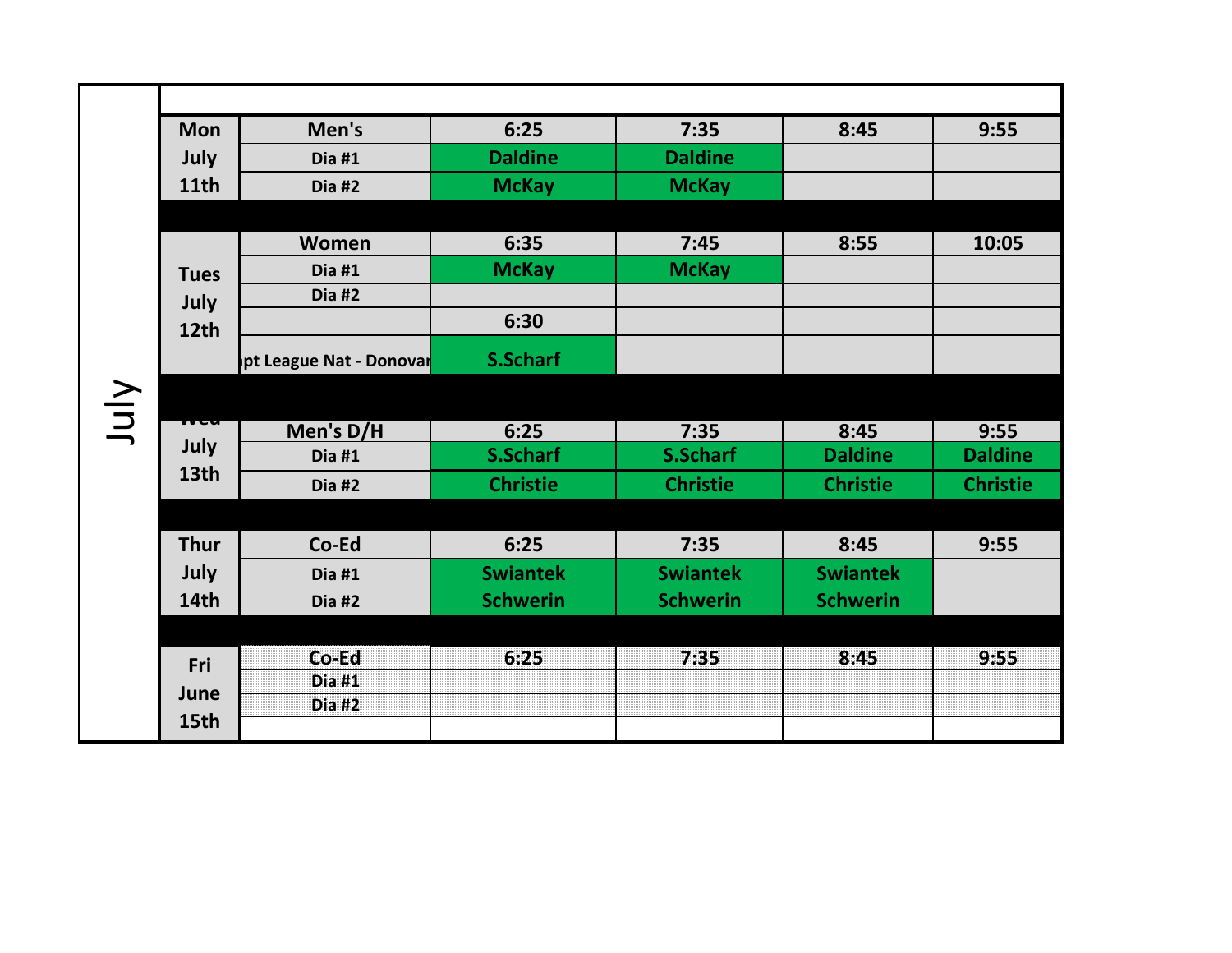|      | <b>Mon</b>   | Men's                                  | 6:25               | 7:35               | 8:45            | 9:55            |
|------|--------------|----------------------------------------|--------------------|--------------------|-----------------|-----------------|
|      | July         | Dia #1                                 | <b>McKay</b>       | <b>McKay</b>       |                 |                 |
|      | 18th         | Dia #2                                 | <b>Swiantek</b>    | <b>Swiantek</b>    |                 |                 |
|      |              |                                        |                    |                    |                 |                 |
|      | <b>Tues</b>  | Women                                  | 6:35               | 7:45               | 8:55            | 10:05           |
|      |              | Dia#1                                  | <b>N.Corzilius</b> | <b>N.Corzilius</b> |                 |                 |
|      | July         | Dia $#2$                               |                    |                    |                 |                 |
|      | 19th         | <b>Adapt League AM - Donovan</b><br>#2 | S.Scharf           |                    |                 |                 |
|      |              | <b>Adapt League NAT -</b>              | <b>Daldine</b>     |                    |                 |                 |
|      |              | Donovan #2                             |                    |                    |                 |                 |
| July | <u>vveu</u>  | Men's D/H                              | 6:25               | 7:35               | 8:45            | 9:55            |
|      | July<br>20th | Dia #1                                 | <b>Christie</b>    | <b>Christie</b>    | <b>Christie</b> | <b>Christie</b> |
|      |              | Dia #2                                 | <b>S.Scharf</b>    | S.Scharf           | <b>Daldine</b>  | <b>Daldine</b>  |
|      |              |                                        |                    |                    |                 |                 |
|      | <b>Thur</b>  | Co-Ed                                  | 6:25               | 7:35               | 8:45            | 9:55            |
|      | July         | Dia #1                                 | <b>Schwerin</b>    | <b>Schwerin</b>    | <b>Schwerin</b> |                 |
|      | <b>21st</b>  | Dia #2                                 | <b>Swiantek</b>    | <b>Swiantek</b>    | <b>Swiantek</b> |                 |
|      |              |                                        |                    |                    |                 |                 |
|      | Fri          | Co-Ed                                  | 6:25               | 7:35               | 8:45            | 9:55            |
|      | July         | Dia #1                                 |                    |                    |                 |                 |
|      | 22nd         | Dia #2                                 |                    |                    |                 |                 |
|      |              |                                        |                    |                    |                 |                 |